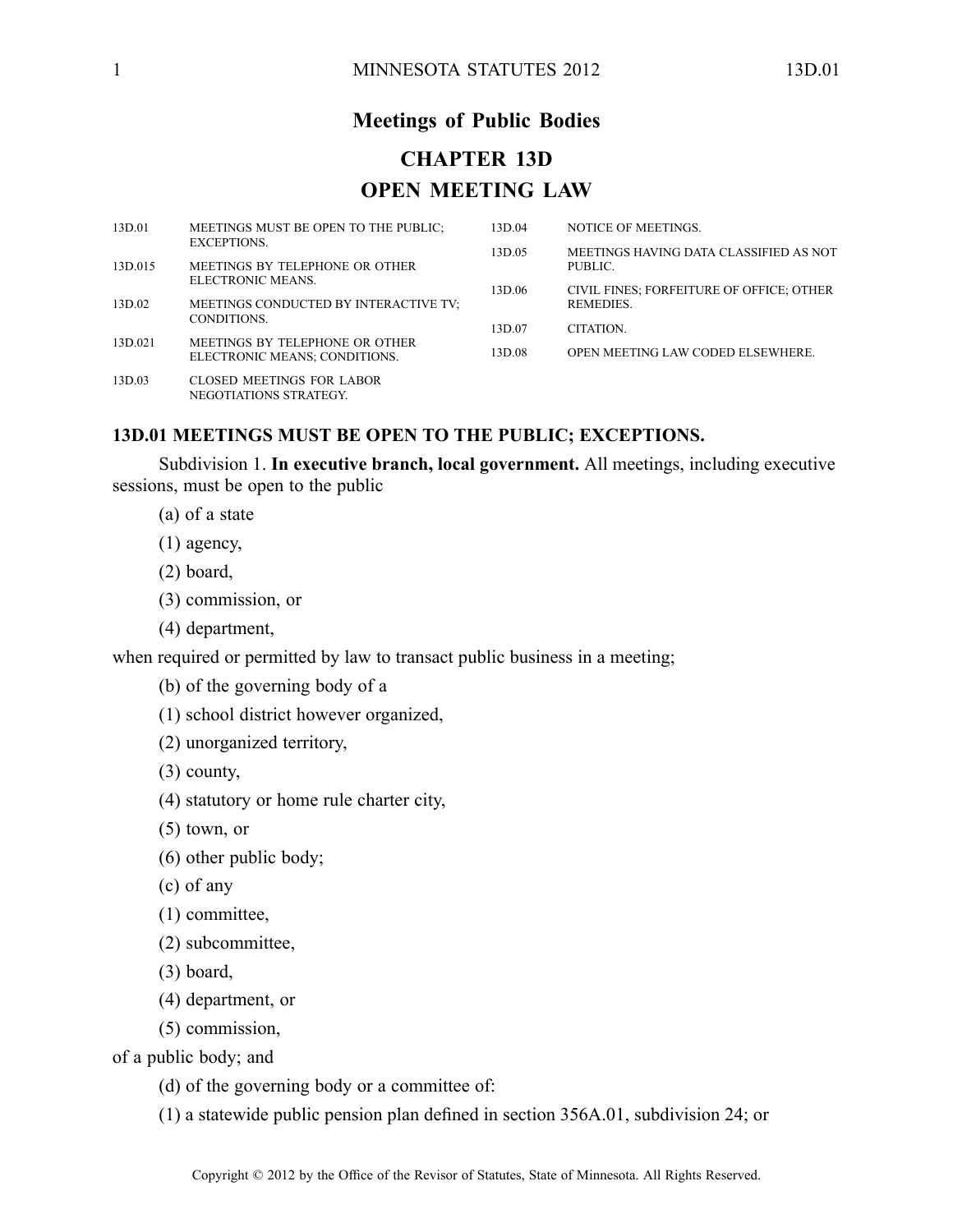(2) <sup>a</sup> local public pension plan governed by section 69.77, sections 69.771 to 69.775, or chapter 354A.

Subd. 2. **Exceptions.** This chapter does not apply

(1) to meetings of the commissioner of corrections;

(2) to <sup>a</sup> state agency, board, or commission when it is exercising quasi-judicial functions involving disciplinary proceedings; or

(3) as otherwise expressly provided by statute.

Subd. 3. **Subject of and grounds for closed meeting.** Before closing <sup>a</sup> meeting, <sup>a</sup> public body shall state on the record the specific grounds permitting the meeting to be closed and describe the subject to be discussed.

Subd. 4. **Votes to be kept in journal.** (a) The votes of the members of the state agency, board, commission, or department; or of the governing body, committee, subcommittee, board, department, or commission on an action taken in <sup>a</sup> meeting required by this section to be open to the public must be recorded in <sup>a</sup> journal kept for that purpose.

(b) The vote of each member must be recorded on each appropriation of money, excep<sup>t</sup> for payments of judgments, claims, and amounts fixed by statute.

Subd. 5. **Public access to journal.** The journal must be open to the public during all normal business hours where records of the public body are kept.

Subd. 6. **Public copy of members' materials.** (a) In any meeting which under subdivisions 1, 2, 4, and 5, and section 13D.02 must be open to the public, at least one copy of any printed materials relating to the agenda items of the meeting prepared or distributed by or at the direction of the governing body or its employees and:

(1) distributed at the meeting to all members of the governing body;

(2) distributed before the meeting to all members; or

(3) available in the meeting room to all members;

shall be available in the meeting room for inspection by the public while the governing body considers their subject matter.

(b) This subdivision does not apply to materials classified by law as other than public as defined in chapter 13, or to materials relating to the agenda items of <sup>a</sup> closed meeting held in accordance with the procedures in section 13D.03 or other law permitting the closing of meetings.

History: 1957 c 773 s 1; 1967 c 462 s 1; 1973 c 123 art 5 s 7; 1973 c 654 s 15; 1973 c 680 s 1,3; 1975 c 271 s 6; 1981 c 174 s 1; 1983 c 137 s 1; 1983 c 274 s 18; 1984 c 462 s 27; 1987 c 313 s 1; 1990 c 550 s 2,3; 1991 c 292 art 8 s 12; 1991 c 319 s 22; 1994 c 618 art 1 s 39; 1997 c 154 s 2; 1Sp2001 c 10 art 4 s 1; 2010 c 359 art 12 s 3; 1Sp2011 c 8 art 8 s 2,14

## **13D.015 MEETINGS BY TELEPHONE OR OTHER ELECTRONIC MEANS.**

Subdivision 1. **Application.** This section applies to:

(1) <sup>a</sup> state agency, board, commission, or department, and <sup>a</sup> statewide public pension plan defined in section 356A.01, subdivision 24; and

(2) <sup>a</sup> committee, subcommittee, board, department, or commission of an entity listed in clause (1).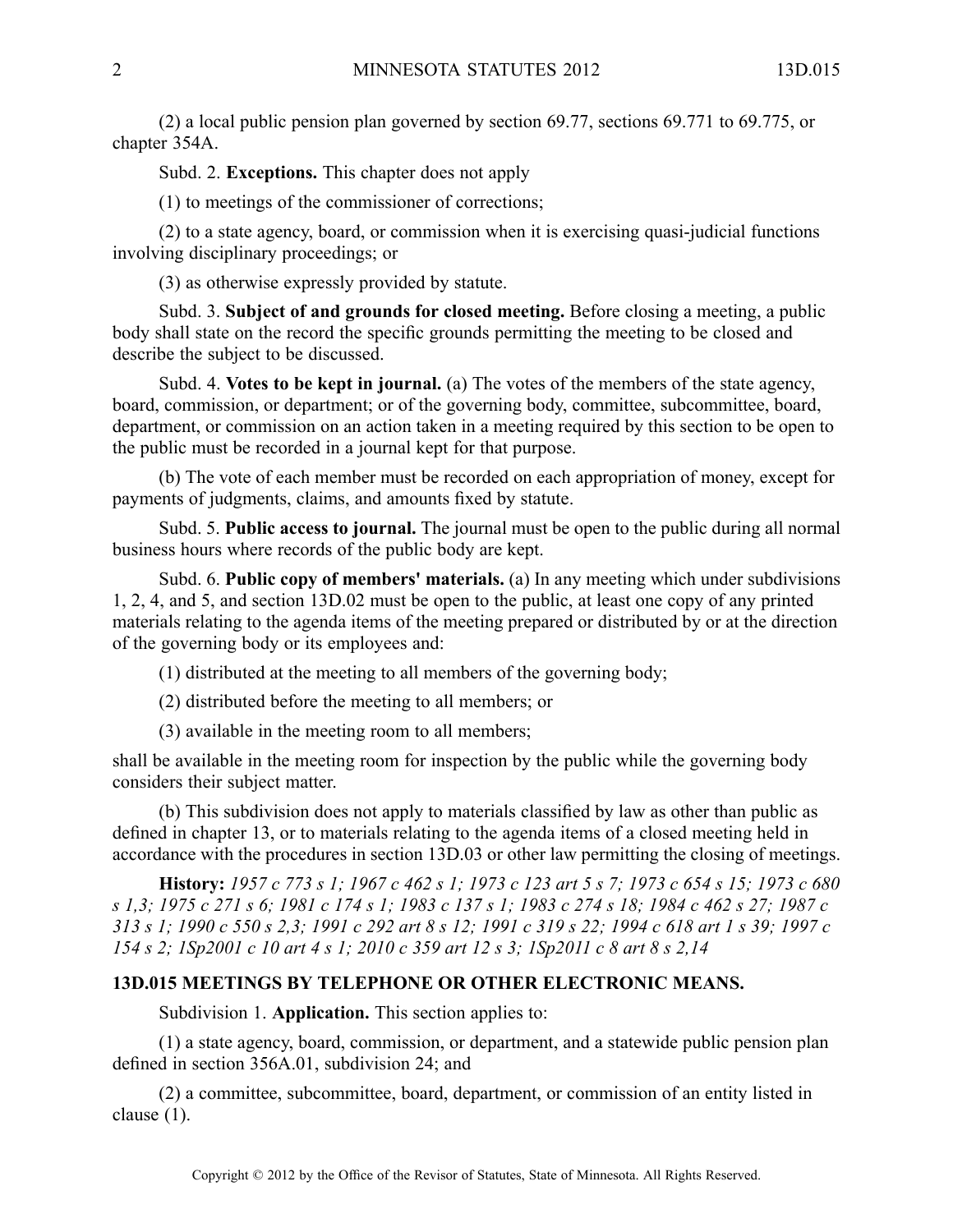Subd. 2. **Conditions.** An entity listed in subdivision 1 may conduct <sup>a</sup> meeting governed by this section and section 13D.01, subdivisions 1, 2, 4, and 5, by telephone or other electronic means so long as the following conditions are met:

(1) all members of the entity participating in the meeting, wherever their physical location, can hear one another and can hear all discussion and testimony;

(2) members of the public presen<sup>t</sup> at the regular meeting location of the entity can hear all discussion and all votes of members of the entity and participate in testimony;

(3) at least one member of the entity is physically presen<sup>t</sup> at the regular meeting location; and

(4) all votes are conducted by roll call, so each member's vote on each issue can be identified and recorded.

Subd. 3. **Quorum; participation.** Each member of the entity participating in <sup>a</sup> meeting by telephone or other electronic means is considered presen<sup>t</sup> at the meeting for purposes of determining <sup>a</sup> quorum and participating in all proceedings.

Subd. 4. **Monitoring from remote site; costs.** If telephone or another electronic means is used to conduct <sup>a</sup> meeting, the entity, to the extent practical, shall allow <sup>a</sup> person to monitor the meeting electronically from <sup>a</sup> remote location. The entity may require the person making <sup>a</sup> connection to pay for documented marginal costs that the entity incurs as <sup>a</sup> result of the additional connection.

Subd. 5. **Notice.** If telephone or another electronic means is used to conduct <sup>a</sup> regular, special, or emergency meeting, the entity shall provide notice of the regular meeting location, of the fact that some members may participate by electronic means, and of the provisions of subdivision 4. The timing and method of providing notice is governed by section 13D.04. In addition, the entity must pos<sup>t</sup> the notice on its Web site at least ten days before any regular meeting as defined in section 13D.04, subdivision 1.

**History:** *2009 <sup>c</sup> 80 <sup>s</sup> 1; 2012 <sup>c</sup> 290 <sup>s</sup> 63*

## **13D.02 MEETINGS CONDUCTED BY INTERACTIVE TV; CONDITIONS.**

Subdivision 1. **Conditions.** A meeting governed by section 13D.01, subdivisions 1, 2, 4, and 5, and this section may be conducted by interactive television so long as:

(1) all members of the body participating in the meeting, wherever their physical location, can hear and see one another and can hear and see all discussion and testimony presented at any location at which at least one member is present;

(2) members of the public presen<sup>t</sup> at the regular meeting location of the body can hear and see all discussion and testimony and all votes of members of the body;

(3) at least one member of the body is physically presen<sup>t</sup> at the regular meeting location; and

(4) each location at which <sup>a</sup> member of the body is presen<sup>t</sup> is open and accessible to the public.

Subd. 2. **Members are presen<sup>t</sup> for quorum, participation.** Each member of <sup>a</sup> body participating in <sup>a</sup> meeting by electronic means is considered presen<sup>t</sup> at the meeting for purposes of determining <sup>a</sup> quorum and participating in all proceedings.

Subd. 3. **Monitoring from remote site; costs.** If interactive television is used to conduct <sup>a</sup> meeting, to the extent practical, <sup>a</sup> public body shall allow <sup>a</sup> person to monitor the meeting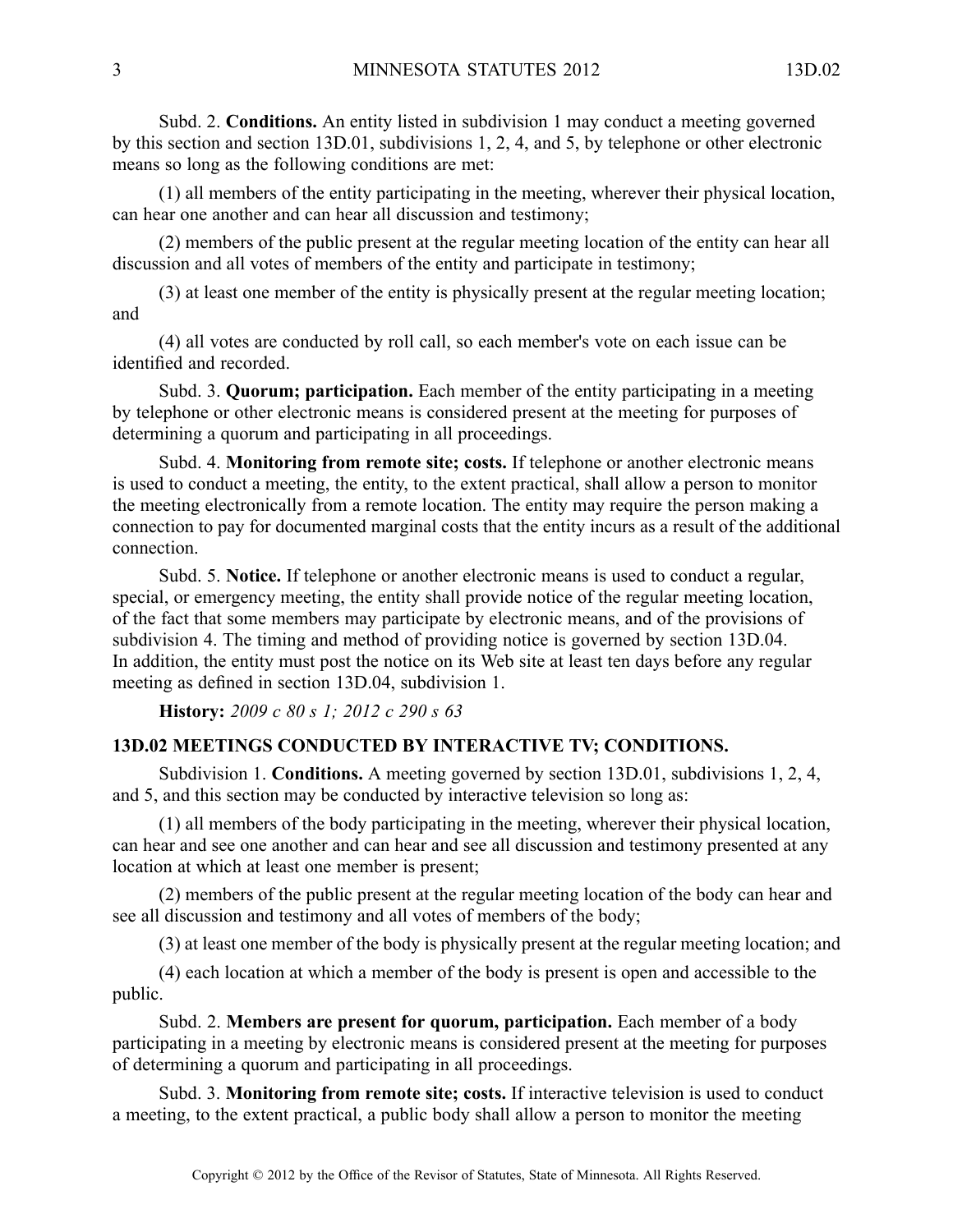electronically from <sup>a</sup> remote location. The body may require the person making such <sup>a</sup> connection to pay for documented marginal costs that the public body incurs as <sup>a</sup> result of the additional connection.

Subd. 4. **Notice of regular and all member sites.** If interactive television is used to conduct <sup>a</sup> regular, special, or emergency meeting, the public body shall provide notice of the regular meeting location and notice of any site where <sup>a</sup> member of the public body will be participating in the meeting by interactive television. The timing and method of providing notice must be as described in section 13D.04.

Subd. 5. **School boards; interactive technology with an audio and visual link.** Aschool board conducting <sup>a</sup> meeting under this section may use interactive technology with an audio and visual link to conduct the meeting if the school board complies with all other requirements under this section.

History: 1957 c 773 s 1; 1967 c 462 s 1; 1973 c 123 art 5 s 7; 1973 c 654 s 15; 1973 c 680 s 1.3: 1975 c 271 s 6: 1981 c 174 s 1: 1983 c 137 s 1: 1983 c 274 s 18: 1984 c 462 s 27: 1987 c 313 s 1; 1990 c 550 s 2,3; 1991 c 292 art 8 s 12; 1991 c 319 s 22; 1994 c 618 art 1 s *39; 1997 <sup>c</sup> 154 <sup>s</sup> 2; 1Sp2011 <sup>c</sup> 11 art 2 <sup>s</sup> 1*

# **13D.021 MEETINGS BY TELEPHONE OR OTHER ELECTRONIC MEANS; CONDITIONS.**

Subdivision 1. **Conditions.** A meeting governed by this section and section 13D.01, subdivisions 1, 2, 4, and 5, may be conducted by telephone or other electronic means so long as the following conditions are met:

(1) the presiding officer, chief legal counsel, or chief administrative officer for the affected governing body determines that an in-person meeting or <sup>a</sup> meeting conducted under section 13D.02 is not practical or prudent because of <sup>a</sup> health pandemic or an emergency declared under chapter 12;

(2) all members of the body participating in the meeting, wherever their physical location, can hear one another and can hear all discussion and testimony;

(3) members of the public presen<sup>t</sup> at the regular meeting location of the body can hear all discussion and testimony and all votes of the members of the body, unless attendance at the regular meeting location is not feasible due to the health pandemic or emergency declaration;

(4) at least one member of the body, chief legal counsel, or chief administrative officer is physically presen<sup>t</sup> at the regular meeting location, unless unfeasible due to the health pandemic or emergency declaration; and

(5) all votes are conducted by roll call, so each member's vote on each issue can be identified and recorded.

Subd. 2. **Members are presen<sup>t</sup> for quorum, participation.** Each member of the body participating in <sup>a</sup> meeting by telephone or other electronic means is considered presen<sup>t</sup> at the meeting for purposes of determining <sup>a</sup> quorum and participating in all proceedings.

Subd. 3. **Monitoring from remote site; costs.** If telephone or another electronic means is used to conduct <sup>a</sup> meeting, to the extent practical, the body shall allow <sup>a</sup> person to monitor the meeting electronically from <sup>a</sup> remote location. The body may require the person making <sup>a</sup> connection to pay for the documented additional cost that the body incurs as <sup>a</sup> result of the additional connection.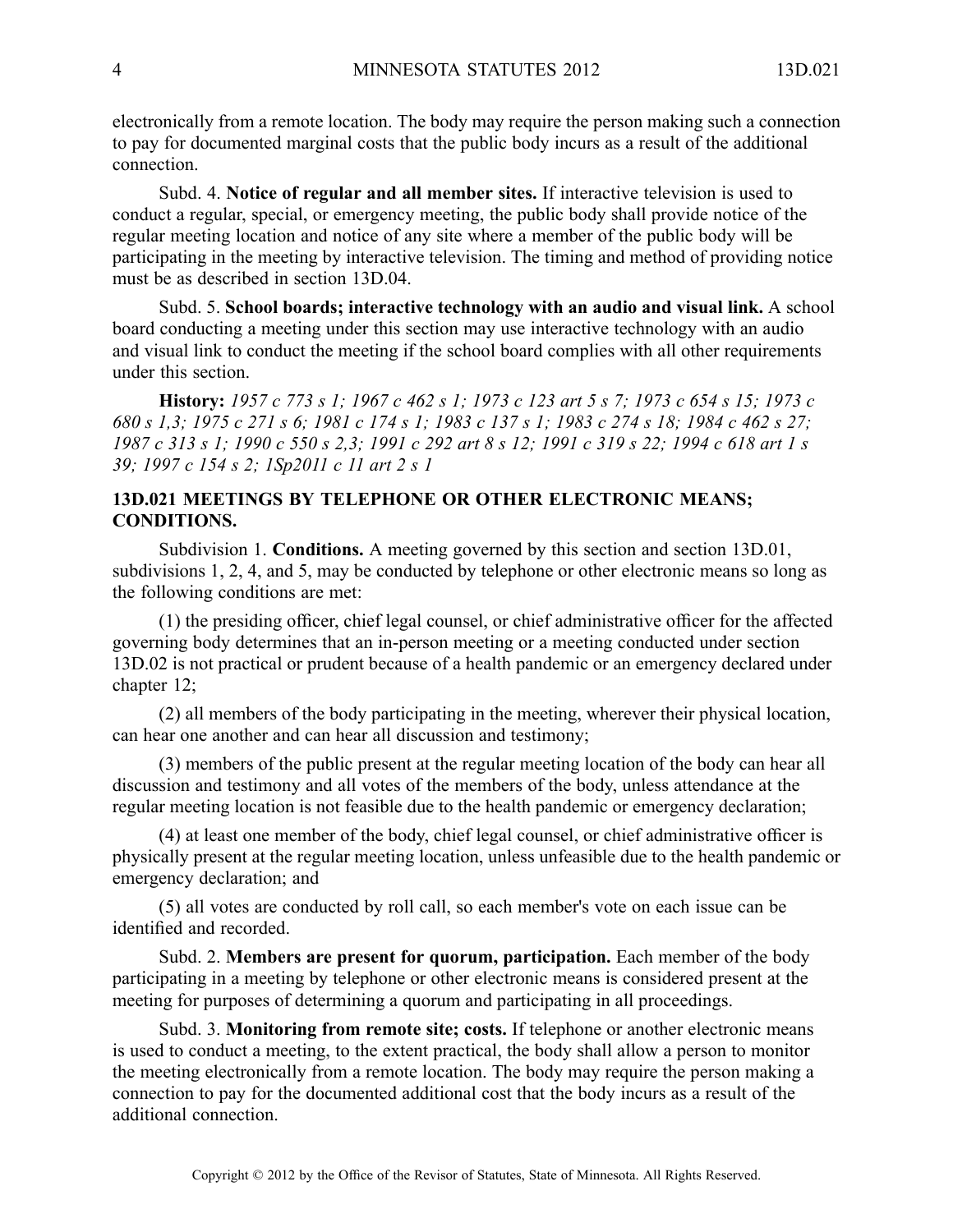Subd. 4. **Notice of regular and all member sites.** If telephone or another electronic means is used to conduct <sup>a</sup> regular, special, or emergency meeting, the public body shall provide notice of the regular meeting location, of the fact that some members may participate by telephone or other electronic means, and of the provisions of subdivision 3. The timing and method of providing notice is governed by section 13D.04 of the Open Meeting Law.

**History:** *2007 <sup>c</sup> 110 <sup>s</sup> 1*

# **13D.03 CLOSED MEETINGS FOR LABOR NEGOTIATIONS STRATEGY.**

Subdivision 1. **Procedure.** (a) Section 13D.01, subdivisions 1, 2, 4, 5, and section 13D.02 do not apply to <sup>a</sup> meeting held pursuan<sup>t</sup> to the procedure in this section.

(b) The governing body of <sup>a</sup> public employer may by <sup>a</sup> majority vote in <sup>a</sup> public meeting decide to hold <sup>a</sup> closed meeting to consider strategy for labor negotiations, including negotiation strategies or developments or discussion and review of labor negotiation proposals, conducted pursuan<sup>t</sup> to sections 179A.01 to 179A.25.

(c) The time of commencement and place of the closed meeting shall be announced at the public meeting.

(d) A written roll of members and all other persons presen<sup>t</sup> at the closed meeting shall be made available to the public after the closed meeting.

Subd. 2. **Meeting must be recorded.** (a) The proceedings of <sup>a</sup> closed meeting to discuss negotiation strategies shall be tape-recorded at the expense of the governing body.

(b) The recording shall be preserved for two years after the contract is signed and shall be made available to the public after all labor contracts are signed by the governing body for the current budget period.

Subd. 3. **If violation claimed.** (a) If an action is brought claiming that public business other than discussions of labor negotiation strategies or developments or discussion and review of labor negotiation proposals was transacted at <sup>a</sup> closed meeting held pursuan<sup>t</sup> to this section during the time when the tape is not available to the public, the court shall review the recording of the meeting in camera.

(b) If the court finds that this section was not violated, the action shall be dismissed and the recording shall be sealed and preserved in the records of the court until otherwise made available to the public pursuan<sup>t</sup> to this section.

(c) If the court finds that this section was violated, the recording may be introduced at trial in its entirety subject to any protective orders as requested by either party and deemed appropriate by the court.

History: 1957 c 773 s 1; 1967 c 462 s 1; 1973 c 123 art 5 s 7; 1973 c 654 s 15; 1973 c 680 s 1,3; 1975 c 271 s 6; 1981 c 174 s 1; 1983 c 137 s 1; 1983 c 274 s 18; 1984 c 462 s 27; 1987 c 313 s 1; 1990 c 550 s 2,3; 1991 c 292 art 8 s 12; 1991 c 319 s 22; 1994 c 618 art 1 s 39; 1997 c 154 s 2

#### **13D.04 NOTICE OF MEETINGS.**

Subdivision 1. **Regular meetings.** A schedule of the regular meetings of <sup>a</sup> public body shall be kept on file at its primary offices. If <sup>a</sup> public body decides to hold <sup>a</sup> regular meeting at <sup>a</sup> time or place different from the time or place stated in its schedule of regular meetings, it shall give the same notice of the meeting that is provided in this section for <sup>a</sup> special meeting.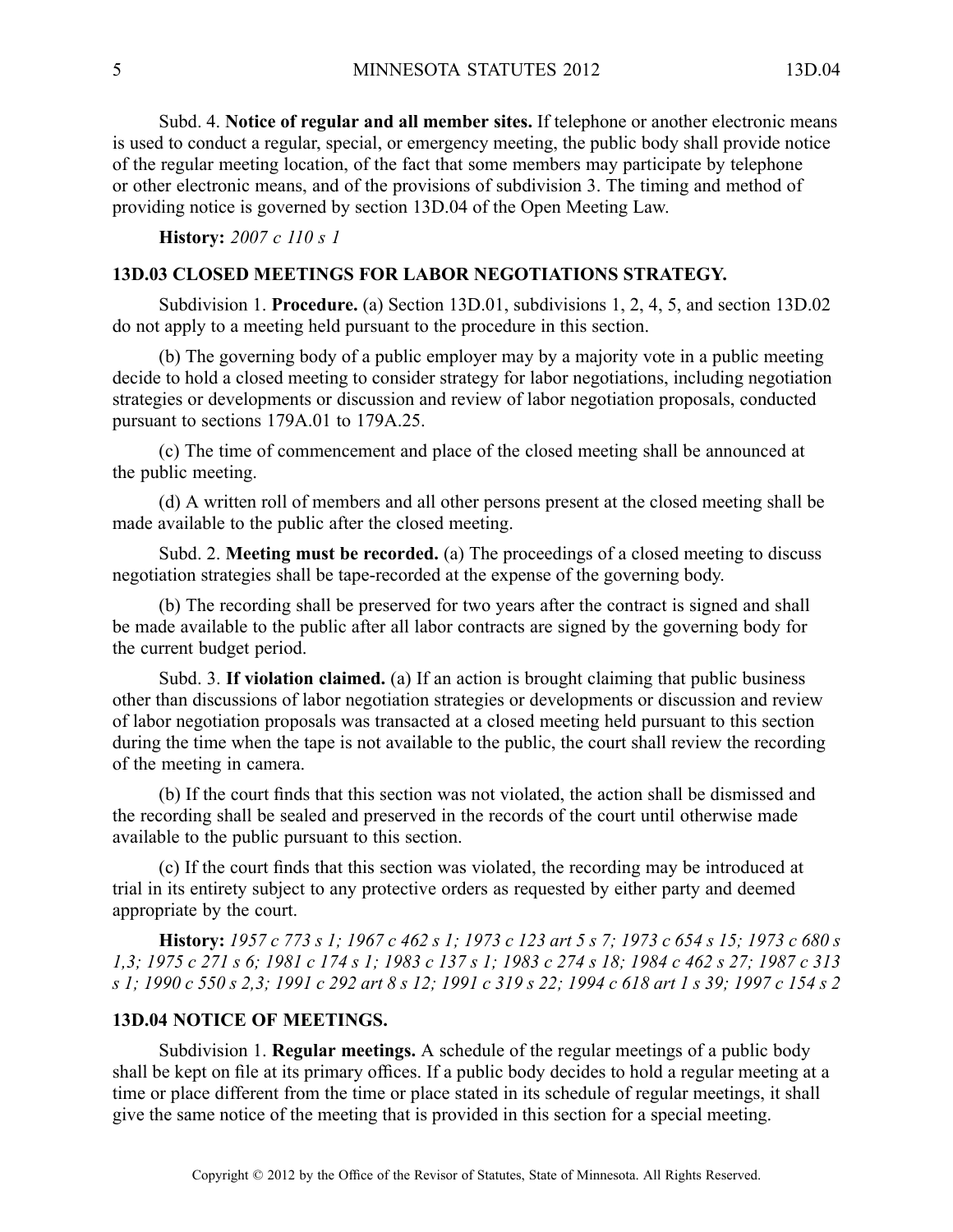Subd. 2. **Special meetings.** (a) For <sup>a</sup> special meeting, excep<sup>t</sup> an emergency meeting or <sup>a</sup> special meeting for which <sup>a</sup> notice requirement is otherwise expressly established by statute, the public body shall pos<sup>t</sup> written notice of the date, time, place, and purpose of the meeting on the principal bulletin board of the public body, or if the public body has no principal bulletin board, on the door of its usual meeting room.

(b) The notice shall also be mailed or otherwise delivered to each person who has filed <sup>a</sup> written reques<sup>t</sup> for notice of special meetings with the public body. This notice shall be posted and mailed or delivered at least three days before the date of the meeting.

(c) As an alternative to mailing or otherwise delivering notice to persons who have filed <sup>a</sup> written reques<sup>t</sup> for notice of special meetings, the public body may publish the notice once, at least three days before the meeting, in the official newspaper of the public body or, if there is none, in <sup>a</sup> qualified newspaper of general circulation within the area of the public body's authority.

(d) A person filing <sup>a</sup> reques<sup>t</sup> for notice of special meetings may limit the reques<sup>t</sup> to notification of meetings concerning particular subjects, in which case the public body is required to send notice to that person only concerning special meetings involving those subjects.

(e) A public body may establish an expiration date for requests for notices of special meetings pursuan<sup>t</sup> to this subdivision and require refiling of the reques<sup>t</sup> once each year.

(f) Not more than 60 days before the expiration date of <sup>a</sup> reques<sup>t</sup> for notice, the public body shall send notice of the refiling requirement to each person who filed during the preceding year.

Subd. 3. **Emergency meetings.** (a) For an emergency meeting, the public body shall make good faith efforts to provide notice of the meeting to each news medium that has filed <sup>a</sup> written reques<sup>t</sup> for notice if the reques<sup>t</sup> includes the news medium's telephone number.

(b) Notice of the emergency meeting shall be given by telephone or by any other method used to notify the members of the public body.

(c) Notice shall be provided to each news medium which has filed <sup>a</sup> written reques<sup>t</sup> for notice as soon as reasonably practicable after notice has been given to the members.

(d) Notice shall include the subject of the meeting. Posted or published notice of an emergency meeting is not required.

(e) An "emergency" meeting is <sup>a</sup> special meeting called because of circumstances that, in the judgment of the public body, require immediate consideration by the public body.

(f) If matters not directly related to the emergency are discussed or acted upon at an emergency meeting, the minutes of the meeting shall include <sup>a</sup> specific description of the matters.

(g) The notice requirement of this subdivision supersedes any other statutory notice requirement for <sup>a</sup> special meeting that is an emergency meeting.

Subd. 4. **Recessed or continued meetings.** (a) If <sup>a</sup> meeting is <sup>a</sup> recessed or continued session of <sup>a</sup> previous meeting, and the time and place of the meeting was established during the previous meeting and recorded in the minutes of that meeting, then no further published or mailed notice is necessary.

(b) For purposes of this subdivision, the term "meeting" includes <sup>a</sup> public hearing conducted pursuan<sup>t</sup> to chapter 429 or any other law or charter provision requiring <sup>a</sup> public hearing by <sup>a</sup> public body.

Subd. 5. **Closed meetings.** The notice requirements of this section apply to closed meetings.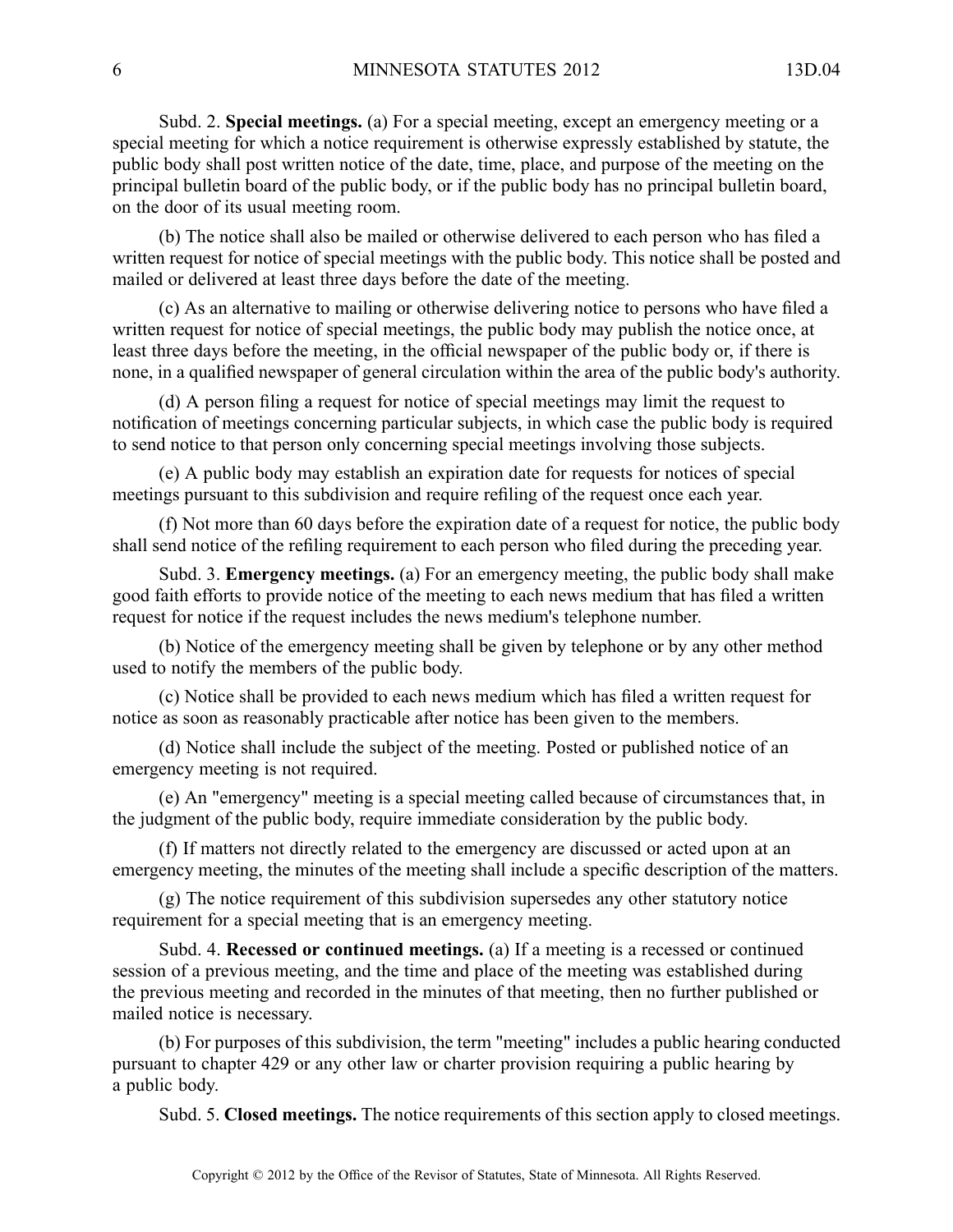Subd. 6. **State agencies.** For <sup>a</sup> meeting of an agency, board, commission, or department of the state:

(1) the notice requirements of this section apply only if <sup>a</sup> statute governing meetings of the agency, board, or commission does not contain specific reference to the method of providing notice; and

(2) all provisions of this section relating to publication are satisfied by publication in the State Register.

Subd. 7. **Actual notice.** If <sup>a</sup> person receives actual notice of <sup>a</sup> meeting of <sup>a</sup> public body at least 24 hours before the meeting, all notice requirements of this section are satisfied with respec<sup>t</sup> to that person, regardless of the method of receipt of notice.

History: 1957 c 773 s 1; 1967 c 462 s 1; 1973 c 123 art 5 s 7; 1973 c 654 s 15; 1973 c 680 s 1,3; 1975 c 271 s 6; 1981 c 174 s 1; 1983 c 137 s 1; 1983 c 274 s 18; 1984 c 462 s 27; 1987 c 313 s 1: 1990 c 550 s 2.3: 1991 c 292 art 8 s 12: 1991 c 319 s 22: 1994 c 618 art 1 s 39: 1997 c 154 s 2

#### **13D.05 MEETINGS HAVING DATA CLASSIFIED AS NOT PUBLIC.**

Subdivision 1. **General principles.** (a) Except as provided in this chapter, meetings may not be closed to discuss data that are not public data.

(b) Data that are not public data may be discussed at <sup>a</sup> meeting subject to this chapter without liability or penalty, if the disclosure relates to a matter within the scope of the public body's authority and is reasonably necessary to conduct the business or agenda item before the public body.

(c) Data discussed at an open meeting retain the data's original classification; however, <sup>a</sup> record of the meeting, regardless of form, shall be public.

(d) All closed meetings, excep<sup>t</sup> those closed as permitted by the attorney-client privilege, must be electronically recorded at the expense of the public body. Unless otherwise provided by law, the recordings must be preserved for at least three years after the date of the meeting.

Subd. 2. **When meeting must be closed.** (a) Any portion of <sup>a</sup> meeting must be closed if expressly required by other law or if the following types of data are discussed:

(1) data that would identify alleged victims or reporters of criminal sexual conduct, domestic abuse, or maltreatment of minors or vulnerable adults;

(2) active investigative data as defined in section 13.82, subdivision 7, or internal affairs data relating to allegations of law enforcement personnel misconduct collected or created by <sup>a</sup> state agency, statewide system, or political subdivision;

(3) educational data, health data, medical data, welfare data, or mental health data that are not public data under section 13.32, 13.3805, subdivision 1, 13.384, or 13.46, subdivision 2 or 7; or

(4) an individual's medical records governed by sections 144.291 to 144.298.

(b) A public body shall close one or more meetings for preliminary consideration of allegations or charges against an individual subject to its authority. If the members conclude that discipline of any nature may be warranted as <sup>a</sup> result of those specific charges or allegations, further meetings or hearings relating to those specific charges or allegations held after that conclusion is reached must be open. A meeting must also be open at the reques<sup>t</sup> of the individual who is the subject of the meeting.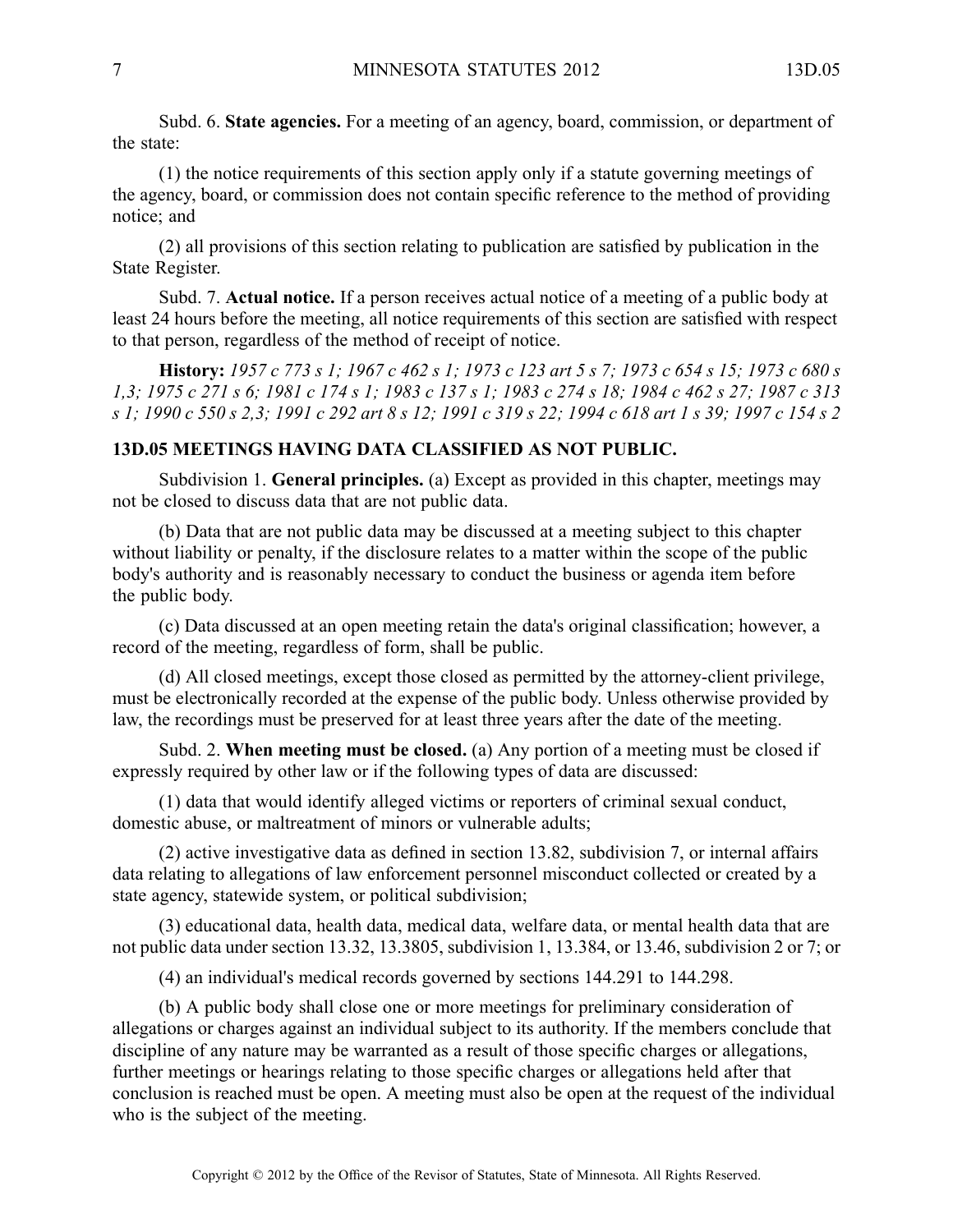Subd. 3. **What meetings may be closed.** (a) A public body may close <sup>a</sup> meeting to evaluate the performance of an individual who is subject to its authority. The public body shall identify the individual to be evaluated prior to closing <sup>a</sup> meeting. At its next open meeting, the public body shall summarize its conclusions regarding the evaluation. A meeting must be open at the request of the individual who is the subject of the meeting.

(b) Meetings may be closed if the closure is expressly authorized by statute or permitted by the attorney-client privilege.

(c) A public body may close <sup>a</sup> meeting:

(1) to determine the asking price for real or personal property to be sold by the governmen<sup>t</sup> entity;

(2) to review confidential or protected nonpublic appraisal data under section 13.44, subdivision 3; and

(3) to develop or consider offers or counteroffers for the purchase or sale of real or personal property.

Before holding <sup>a</sup> closed meeting under this paragraph, the public body must identify on the record the particular real or personal property that is the subject of the closed meeting. The proceedings of <sup>a</sup> meeting closed under this paragraph must be tape recorded at the expense of the public body. The recording must be preserved for eight years after the date of the meeting and made available to the public after all real or personal property discussed at the meeting has been purchased or sold or the governing body has abandoned the purchase or sale. The real or personal property that is the subject of the closed meeting must be specifically identified on the tape. A list of members and all other persons presen<sup>t</sup> at the closed meeting must be made available to the public after the closed meeting. If an action is brought claiming that public business other than discussions allowed under this paragraph was transacted at <sup>a</sup> closed meeting held under this paragraph during the time when the tape is not available to the public, section 13D.03, subdivision 3, applies.

An agreemen<sup>t</sup> reached that is based on an offer considered at <sup>a</sup> closed meeting is contingent on approval of the public body at an open meeting. The actual purchase or sale must be approved at an open meeting after the notice period required by statute or the governing body's internal procedures, and the purchase price or sale price is public data.

(d) Meetings may be closed to receive security briefings and reports, to discuss issues related to security systems, to discuss emergency response procedures and to discuss security deficiencies in or recommendations regarding public services, infrastructure and facilities, if disclosure of the information discussed would pose <sup>a</sup> danger to public safety or compromise security procedures or responses. Financial issues related to security matters must be discussed and all related financial decisions must be made at an open meeting. Before closing <sup>a</sup> meeting under this paragraph, the public body, in describing the subject to be discussed, must refer to the facilities, systems, procedures, services, or infrastructures to be considered during the closed meeting. A closed meeting must be tape recorded at the expense of the governing body, and the recording must be preserved for at least four years.

History: 1957 c 773 s 1; 1967 c 462 s 1; 1973 c 123 art 5 s 7; 1973 c 654 s 15; 1973 c 680 s 1,3; 1975 c 271 s 6; 1981 c 174 s 1; 1983 c 137 s 1; 1983 c 274 s 18; 1984 c 462 s 27; 1987 c 313 s 1; 1990 c 550 s 2.3; 1991 c 292 art 8 s 12; 1991 c 319 s 22; 1994 c 618 art 1 s 39; 1997 c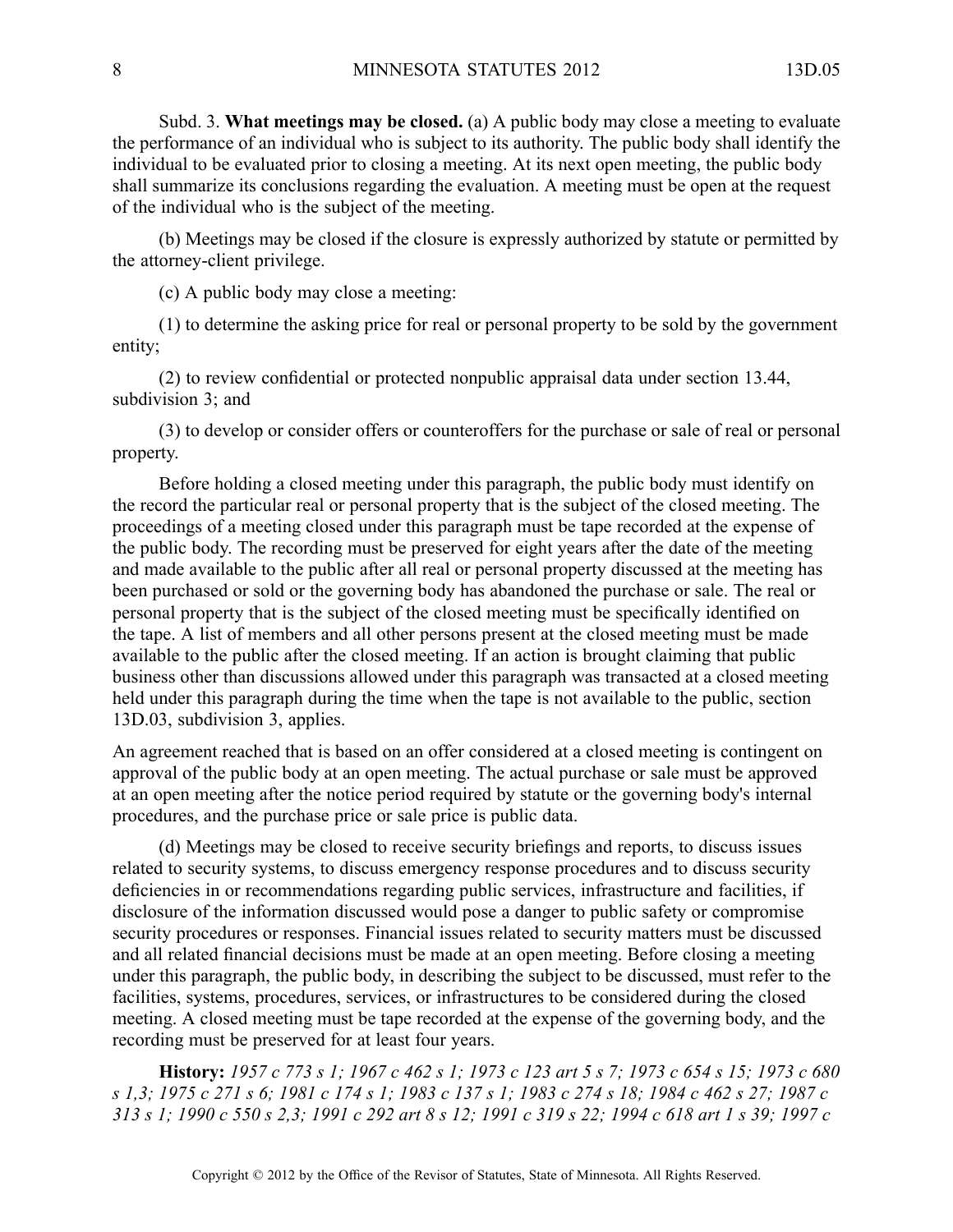154 s 2; 1999 c 227 s 22; 2002 c 379 art 1 s 5; 2004 c 276 s 1; 2004 c 290 s 18; 2007 c 110 s 2; *2007 <sup>c</sup> 147 art 10 <sup>s</sup> 15; 2008 <sup>c</sup> 335 <sup>s</sup> 1; 2010 <sup>c</sup> 365 art 1 <sup>s</sup> 8*

#### **13D.06 CIVIL FINES; FORFEITURE OF OFFICE; OTHER REMEDIES.**

Subdivision 1. **Personal liability for \$300 fine.** Any person who intentionally violates this chapter shall be subject to personal liability in the form of <sup>a</sup> civil penalty in an amount not to exceed \$300 for <sup>a</sup> single occurrence, which may not be paid by the public body.

Subd. 2. **Who may bring action; where.** An action to enforce the penalty in subdivision 1 may be brought by any person in any court of competent jurisdiction where the administrative office of the governing body is located.

Subd. 3. **Forfeit office if three violations.** (a) If <sup>a</sup> person has been found to have intentionally violated this chapter in three or more actions brought under this chapter involving the same governing body, such person shall forfeit any further right to serve on such governing body or in any other capacity with such public body for <sup>a</sup> period of time equal to the term of office such person was then serving.

(b) The court determining the merits of any action in connection with any alleged third violation shall receive competent, relevant evidence in connection therewith and, upon finding as to the occurrence of <sup>a</sup> separate third violation, unrelated to the previous violations, issue its order declaring the position vacant and notify the appointing authority or clerk of the governing body.

(c) As soon as practicable thereafter the appointing authority or the governing body shall fill the position as in the case of any other vacancy.

Subd. 4. **Costs; attorney fees; requirements; limits.** (a) In addition to other remedies, the court may award reasonable costs, disbursements, and reasonable attorney fees of up to \$13,000 to any party in an action under this chapter.

(b) The court may award costs and attorney fees to <sup>a</sup> defendant only if the court finds that the action under this chapter was frivolous and without merit.

(c) A public body may pay any costs, disbursements, or attorney fees incurred by or awarded against any of its members in an action under this chapter.

(d) No monetary penalties or attorney fees may be awarded against <sup>a</sup> member of <sup>a</sup> public body unless the court finds that there was an intent to violate this chapter.

(e) The court shall award reasonable attorney fees to <sup>a</sup> prevailing plaintiff who has brought an action under this section if the public body that is the defendant in the action was also the subject of <sup>a</sup> prior written opinion issued under section 13.072, and the court finds that the opinion is directly related to the cause of action being litigated and that the public body did not act in conformity with the opinion. The court shall give deference to the opinion in <sup>a</sup> proceeding brought under this section.

History: 1957 c 773 s 1; 1967 c 462 s 1; 1973 c 123 art 5 s 7; 1973 c 654 s 15; 1973 c 680 s 1,3; 1975 c 271 s 6; 1981 c 174 s 1; 1983 c 137 s 1; 1983 c 274 s 18; 1984 c 462 s 27; 1987 c 313 s 1; 1990 c 550 s 2,3; 1991 c 292 art 8 s 12; 1991 c 319 s 22; 1994 c 618 art 1 s *39; 1997 <sup>c</sup> 154 <sup>s</sup> 2; 2008 <sup>c</sup> 335 <sup>s</sup> 2*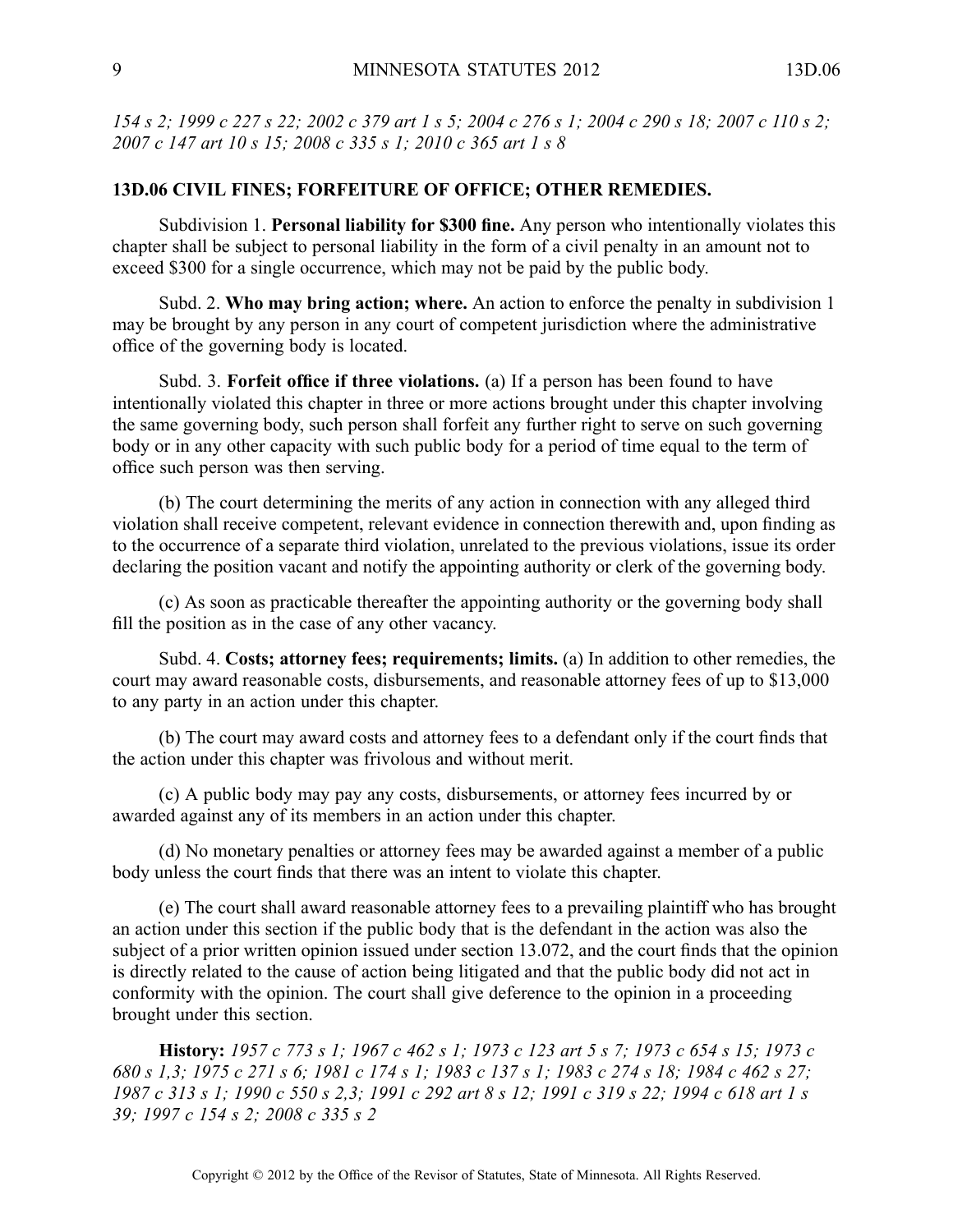# **13D.07 CITATION.**

This chapter may be cited as the "Minnesota Open Meeting Law."

History: 1957 c 773 s 1; 1967 c 462 s 1; 1973 c 123 art 5 s 7; 1973 c 654 s 15; 1973 c 680 s 1,3; 1975 c 271 s 6; 1981 c 174 s 1; 1983 c 137 s 1; 1983 c 274 s 18; 1984 c 462 s 27; 1987 c 313 s 1; 1990 c 550 s 2,3; 1991 c 292 art 8 s 12; 1991 c 319 s 22; 1994 c 618 art 1 s 39; 1997 c 154 s 2

## **13D.08 OPEN MEETING LAW CODED ELSEWHERE.**

Subdivision 1. **Board of Animal Health.** Certain meetings of the Board of Animal Health are governed by section 35.0661, subdivision 1.

Subd. 2. **Minnesota Life and Health Guaranty Association.** Meetings of the Minnesota Life and Health Guaranty Association Board of Directors are governed by section 61B.22.

Subd. 3. **Comprehensive Health Association.** Certain meetings of the Comprehensive Health Association are governed by section 62E.10, subdivision 4.

Subd. 4. **Health Technology Advisory Committee.** Certain meetings of the Health Technology Advisory Committee are governed by section 62J.156.

Subd. 5. **Health Coverage Reinsurance Association.** Meetings of the Health Coverage Reinsurance Association are governed by section 62L.13, subdivision 3.

Subd. 6. **Self-insurers' security fund.** Meetings of the self-insurers' security fund and its board of trustees are governed by section 79A.16.

Subd. 7. **Commercial self-insurance group security fund.** Meetings of the commercial self-insurance group security fund are governed by section 79A.28.

Subd. 8. **Lessard-Sams Outdoor Heritage Council.** Certain meetings of the Lessard-Sams Outdoor Heritage Council are governed by section 97A.056, subdivision 5.

Subd. 9. **Enterprise Minnesota, Inc.** Certain meetings of the board of directors of Enterprise Minnesota, Inc. are governed by section 116O.03.

Subd. 10. **Minnesota Business Finance, Inc.** Certain meetings of Minnesota Business Finance, Inc. are governed by section 116S.02.

Subd. 11. **Northern Technology Initiative, Inc.** Certain meetings of Northern Technology Initiative, Inc. are governed by section 116T.02.

Subd. 12. **Agricultural Utilization Research Institute.** Certain meetings of the Agricultural Utilization Research Institute are governed by section 116V.01, subdivision 10.

Subd. 13. **Hospital authorities.** Certain meetings of hospitals established under section 144.581 are governed by section 144.581, subdivisions 4 and 5.

Subd. 14. **Advisory Council on Workers' Compensation.** Certain meetings of the Advisory Council on Workers' Compensation are governed by section 175.007, subdivision 3.

Subd. 15. **Electric cooperatives.** Meetings of <sup>a</sup> board of directors of an electric cooperative that has more than 50,000 members are governed by section 308A.327.

Subd. 16. **Town boards.** Certain meetings of town boards are governed by section 366.01, subdivision 11.

Subd. 17. **Hennepin County Medical Center and HMO.** Certain meetings of the Hennepin County Board on behalf of the HMO or Hennepin Healthcare System, Inc. are governed by section 383B.217.